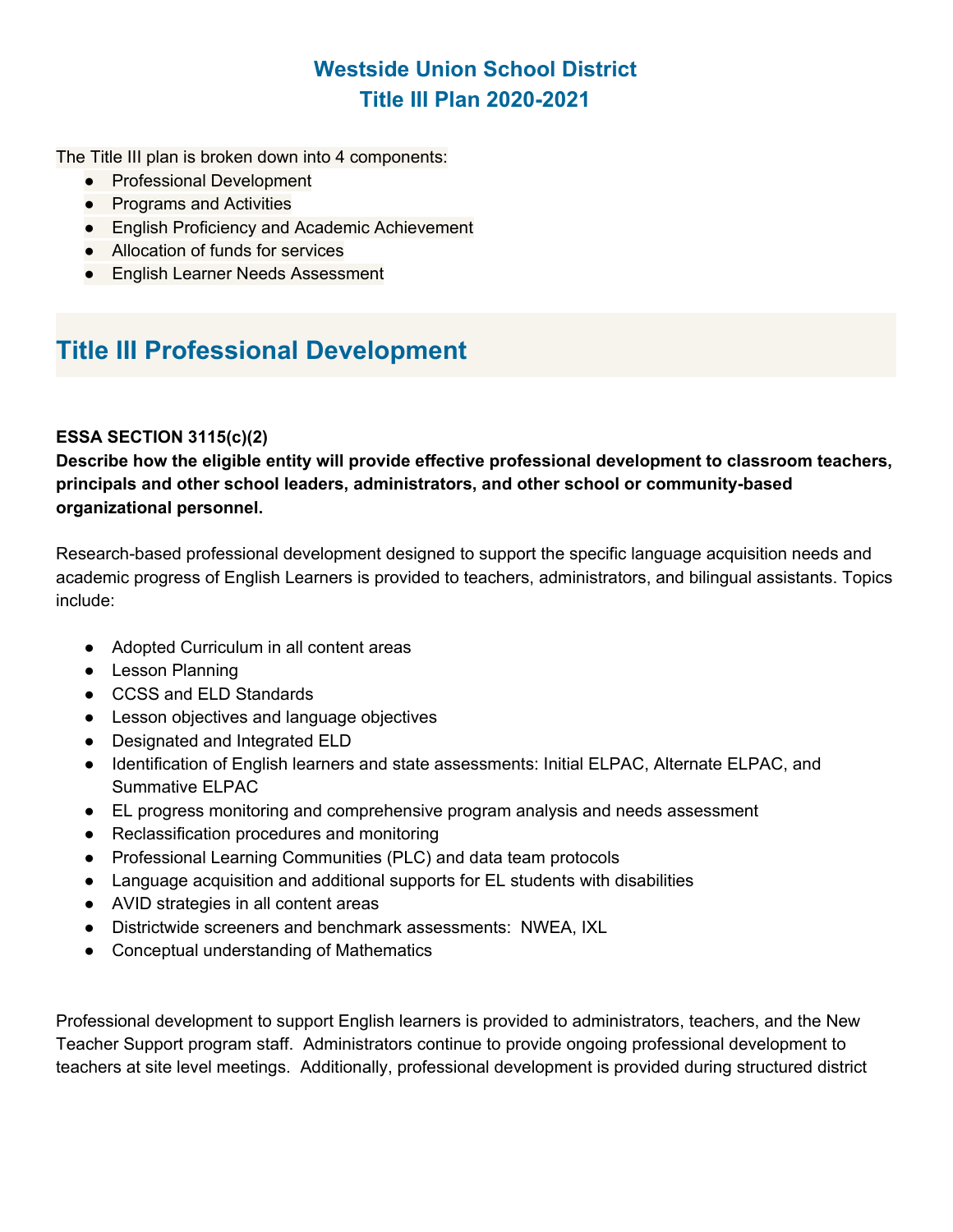training days. This work is supported by the district Special Programs Department and Curriculum and Instruction Department.

Bilingual assistants, approximately two for each site, provide additional small group or one-on-one support to EL students within the classroom. Site bilingual assistants also work a portion of their day with parents to both increase parent participation and assist with translation and communication. The regular salaries of staff members are not funded with Title III.

Ongoing professional development for bilingual assistants is provided to the bilingual assistants to support parent outreach, student engagement, and English learner program components such as the English Language Proficiency Assessment for California (ELPAC).

Based on data analysis and needs assessment, there is an achievement gap between the performance of the EL student group and other student groups. As a result of these discrepancies, school sites are implementing data teams and Professional Learning Communities (PLCs) at school sites to build sustainable structures in which teachers can analyze student progress and data. Additional training has been provided to administrators in the area of PLCs through Solution Tree. This process is assisting the district with systems of equity, creation of formative assessments, data and program analysis, and alignment of intervention programs.

Title III funded supplemental professional development for teachers includes ELD integrated and designated strategies that enhance and promote the student's use of language. The additional training increases the knowledge of teachers in language acquisition and student engagement. Discussions of these additional strategies include targeted interventions for EL students which are infused in the collaborative conversations within data teams, noted above. Student achievement is analyzed and targeted interventions for re-teaching and/or strategies to address scaffolding are put in place by the classroom teachers.

District analysis also demonstrates a need to address the reclassification rates of Long-term English Learners (LTELs). Therefore, supplemental training for Long-term English Learners will be implemented in the 2020-2021 school year. Training will include EL Shadowing, beginning with the training of Vice Principals at Sundown, Del Sur, and Joe Walker since these sites demonstrate a lower level of reclassification rate and increased LTEL students. Targeted supports from administrators will be in place for the middle school staff to infuse strategies and scaffolds to support academic achievement in content areas, specifically vocabulary, for ELs. Supports will be monitored by the administrator to ensure implementation over time, and grade level teams will continue to meet in collaborative learning groups.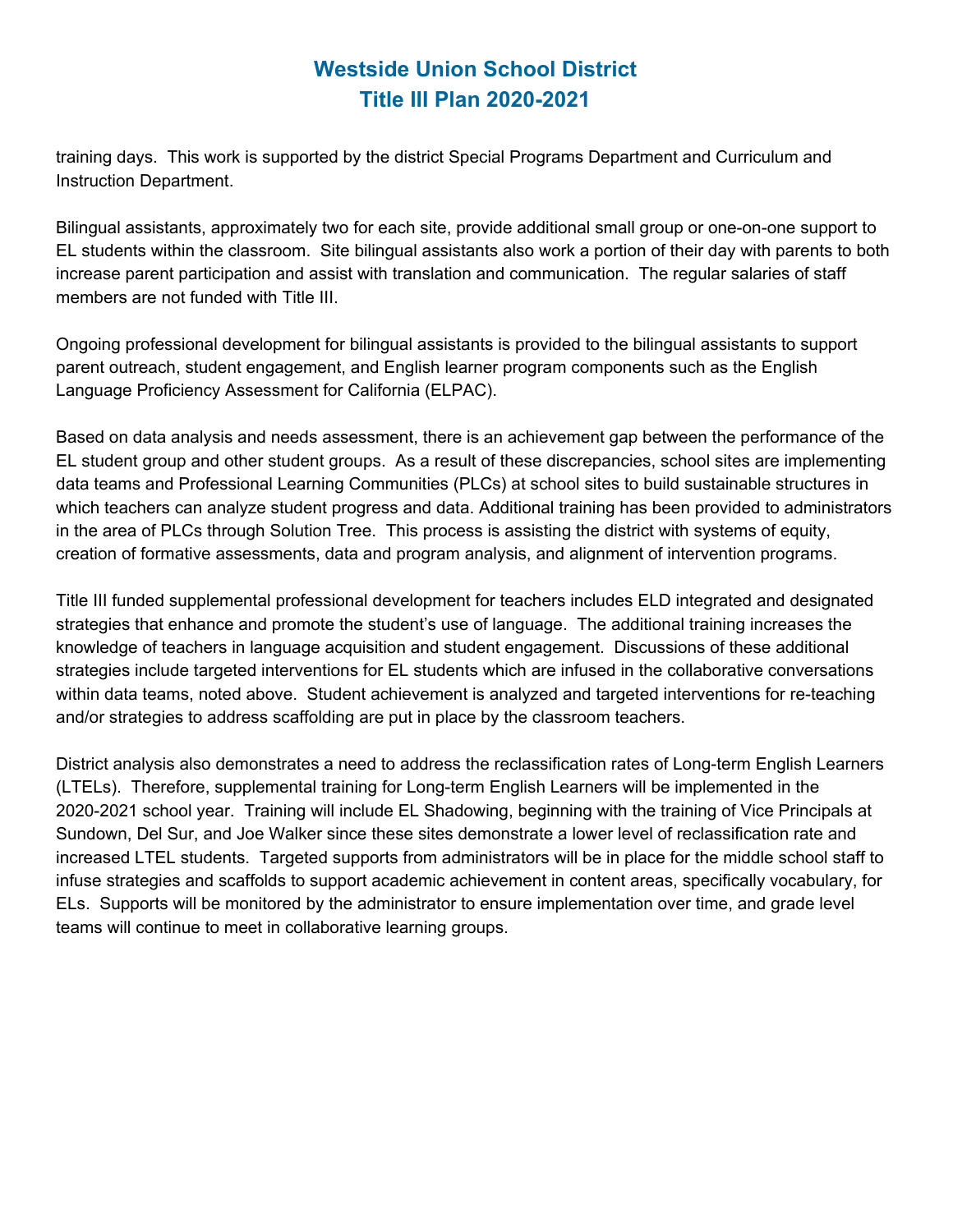## **Title III Programs and Activities**

#### **ESSA SECTION 3116(b)(1)**

**Describe the effective programs and activities, including language instruction educational programs, proposed to be developed, implemented, and administered under the subgrant that will help English learners increase their English language proficiency and meet the challenging State academic standards.**

The District has approximately 600 English Learners (6.3%), of which most of the students speak Spanish as their primary language. Other languages spoken in the district include Korean, Arabic, Mandarin, Tagalog, Italian, Russian, and others. Ongoing consultation with families of English Learners takes place during ELAC and DELAC meetings as well as at the Superintendent's Advisory, which includes a DELAC representative. Programs and services are discussed at these sessions and stakeholders have opportunities to provide feedback and suggestions.

Parent input is reviewed during the revision process of the LCAP and the Federal Addendum/Title III Plan to assist in meeting the specific needs of English Learners. Additionally, needs identified through the ongoing program monitoring system and needs assessment, are topics of discussion with stakeholders. A systematic layering of services and actions are provided, which are funded first with LCFF Base Grant, Supplemental Grant (equitable services addressing unduplicated student groups), and additional services funded with Title III.

To strategically increase English language proficiency and academic success of English learners, the District will continue to implement programs and services outlined in the EL Master Plan and the LCAP/Learning Continuity and Attendance Plan. The programs and services outlined in the District Master Plan describe the framework of instruction and supports for English Learners. The Comprehensive English Learner program includes Structured English Immersion, English Language Development both Integrated and Designated, in conjunction with the ELD/ELA Standards. The District, as described in the Title III Professional Development section, is in the process of implementing Professional Learning Communities/data teams, across school sites to support planning, development of assessments both formative and summative, analysis of student results, lesson planning, strategic interventions and engagement strategies, and system alignment. Additionally, school sites work with their site leadership team to align practices through the Multi-Tiered Systems of Support model and/or continuous improvement model.

Some of the additional supports funded with Supplemental Grant to provide access and equitable services include bilingual assistants within the classroom to facilitate on-the-spot language support in content areas, routine online screening assessments on NWEA to provide data for targeted intervention, and online support for newcomers through access to Rosetta Stone. Parent outreach includes a parent English Literacy Program, which involves access to Rosetta Stone and collaborative group lessons.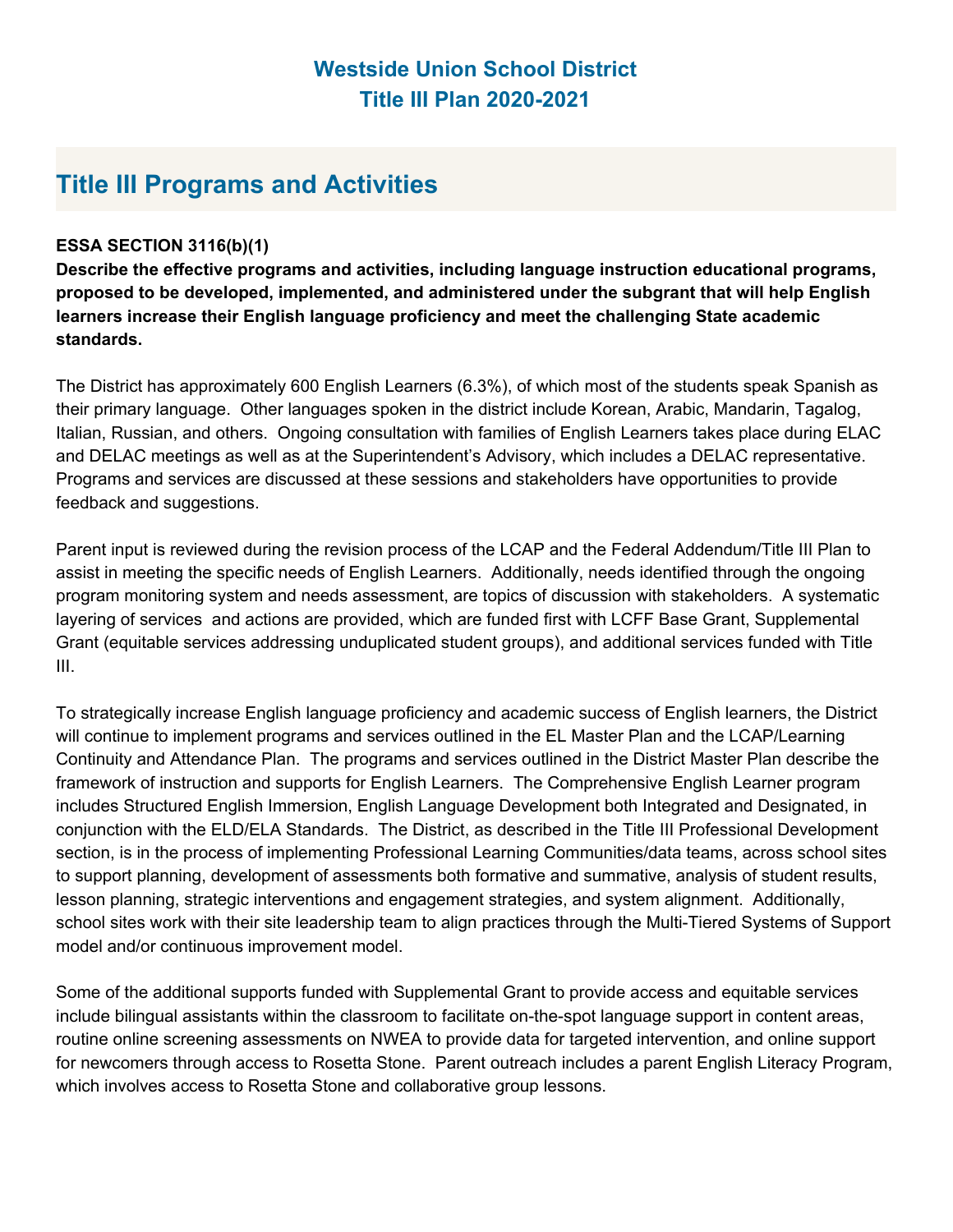The District is committed to providing additional supports for English Learners to further enhance programs and opportunities to increase ELD and mastery of the State Standards. Supplemental activities and services funded with Title III for the 2020-2021 school year will include:

- **Tutoring Services -** Additional language acquisition and content intervention support through tutoring services. Staff involved may include both classified and/or certificated. Services, specific to language acquisition and content curriculum support, will assist students with individualized instruction beyond the school day. The need for this Action is noted in the annual needs assessment and is an activity suggested by parent stakeholders at DELAC meetings. Classified and/or certificated staff providing tutoring services are funded with Title III Funds.
- **Latino Literacy** Cultural and/or literacy groups, such as Latino Literacy, are in place at elementary school sites. The program is supported with dual language books for parents to take home and read with their children. This additional program builds family literacy opportunities and exposes students to both their primary language and English. Additional outcomes for this action include families building a network of support at the school site and increased parent participation. Parent groups meet weekly September through May and have been in place for several years. Qualitative stakeholder input demonstrates that this program continues to be a valuable service. The district bilingual assistants are funded with Supplemental Grant Funding. Program components, such as dual language books and supplies for parents are funded with Title III Funds.
- **ELLevation Software** To assist with progress monitoring, program implementation, and data analysis the district uses the ELLevation software program. This program will assist ongoing progress monitoring at school sites by administrators and teachers, monitor reclassification of students, and continue to monitor comprehensive progress on a variety of assessments and benchmarks. The software will directly impact the analysis used by leadership teams/data teams and build systems of support developed through the continuous improvement model.
- **Rosetta Stone** Supplemental support for English learners, which may include LTELs and newcomers, includes the use of the Rosetta Stone program. For students in grades 6 through 8 the traditional Rosetta Stone language program will be offered. Students in the lower elementary grades may be offered language supports using the elementary Rosetta Stone program, which supports academic and content-based language. Additional technology such as headsets are purchased for student use on this program.
- **English Literacy Parent Support Program** Approximately 50 parents participate in the English Literacy Classes, which are provided by a district bilingual assistant. This program utilizes the Rosetta Stone program in conjunction with collaborative group work to learn English. Program outcomes have included increased involvement and advocacy for parents at the school site. Additionally, parents learning English have formed a network of support and gained confidence in assisting their children with school work. The district bilingual assistant running this program is funded with Supplemental Grant Funding. Program components such as licenses for Rosetta Stone and parent supplies are funded with Title III funds.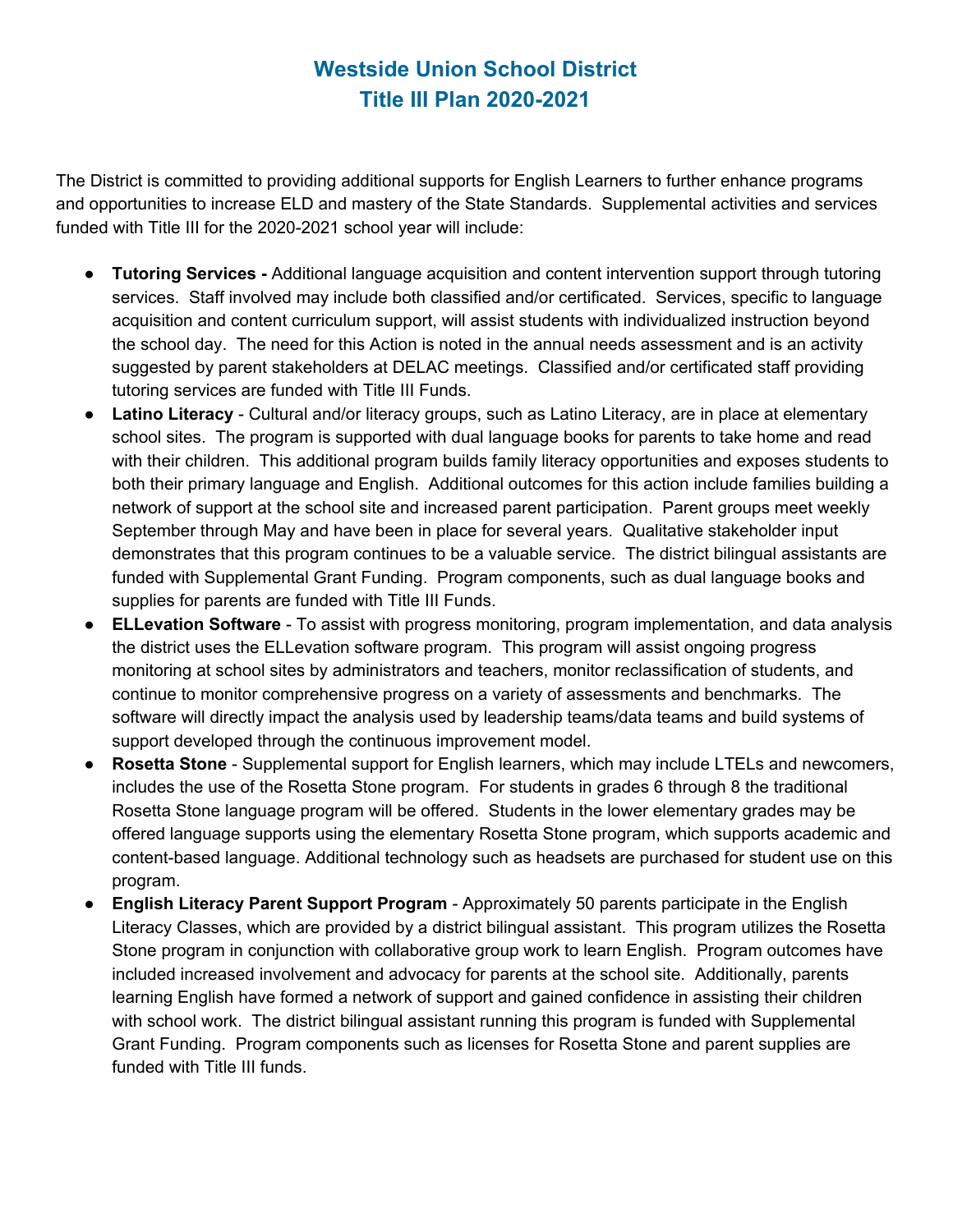- **Supplemental Professional Development** Additional professional development to support language acquisition is funded with Title III. Professional development may include trainings from Kagan and/or CABE, which provides supplemental language acquisition strategies to increase student achievement and engagement enhancing the use of language domains. Title III funds will be used for registration fees and extra duty salaries and benefits for staff, if applicable. Additionally, administrators may participate in supplemental workshops that support the implementation of the EL Roadmap.
- **Parent Engagement** If available during the 20-21 school year, parents will have the opportunity to participate in workshops hosted by the California Association of Bilingual Education. Registration fees will be funded with Title III funds.
- **Newcomer Kits** Several new students to the country have enrolled. Languages of newcomers vary with most Spanish speakers. Other students speak Arabic, Mandarien, Vietnamese, Arminean, and other languages. Distance learning challenges for students with lower English language proficiency may need foundational reading materials such as flashcards, dual language dictionaries, and whiteboards.
- **Teaching Materials/Supplies** Site bilingual assistants and teachers working with EL students may need additional supplies while working on a hybrid and/or distance learning platform. Materials may include flashcards, dictionaries, thesauruses, and whiteboards.

# **English Proficiency and Academic Achievement**

#### **ESSA SECTION 3116(b)(2)(A-B)**

**Describe how the eligible entity will ensure that elementary schools and secondary schools receiving funds under Subpart 1 assist English learners in:**

- **1. achieving English proficiency based on the State's English language proficiency assessment under Section 1111(b)(2)(G), consistent with the State's long-term goals, as described in Section 1111(c)(4)(A)(ii); and**
- **2. meeting the challenging State academic standards.**

#### ESSA SECTION 3116(b)(2)(A-B)

Describe how the eligible entity will ensure that elementary schools and secondary schools receiving funds under Subpart 1 assist English learners in:

- 1. Achieving English proficiency based on the State's English language proficiency assessment under Section 1111(b)(2)(G), consistent with the State's long-term goals, as described in Section  $1111(c)(4)(A)(ii)$ ; and
- 2. Meeting the changing State academic standards.

Site administrators, in conjunction with stakeholders, complete the annual Needs Assessment for English Learners. Data reviewed includes the California state assessment (SBAC) results and the English Language Proficiency Assessment for California (ELPAC) results. Additionally, other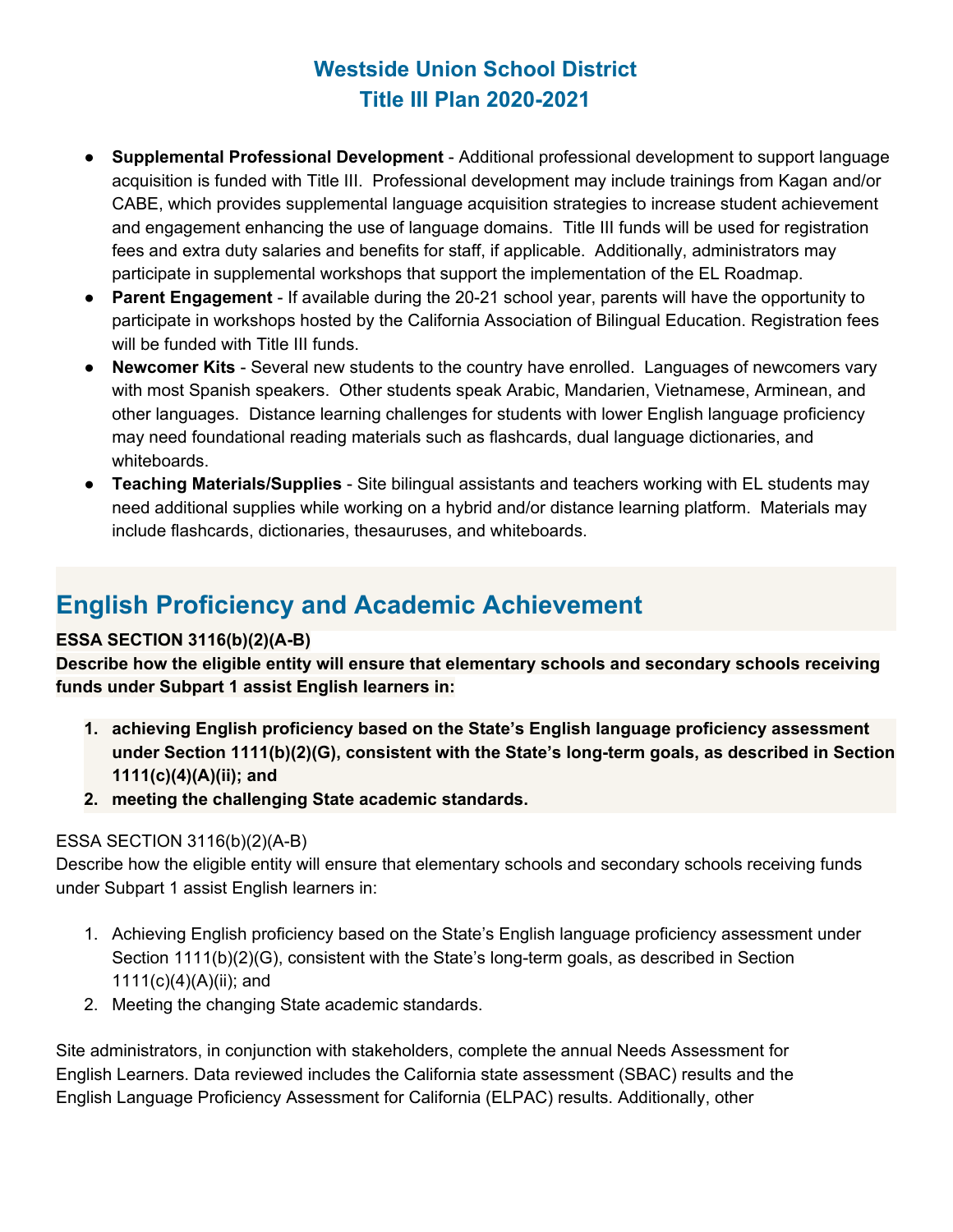program monitoring pieces are included in the needs assessment, such as attendance rates, suspension rates, tutoring, ELD program monitoring, and any other unique services provided at the school site. The needs assessment is shared with both the ELAC and the School Site Council during the revision process of the School Plan for Student Achievement. The intention is to analyze the results and determine areas of inequity in order to address student needs. Achievement gaps are addressed and discussion includes a determination of need and the development of a plan, which will lead to mastery of the state standards and/or ELD standards. School sites indicate supports within the SPSA and goals are reviewed by the Site Council. The District monitors the implementation of services noted within the SPSA as well as completion of the needs assessment.

Additional professional development is provided according to the unique needs of the school site, specifically if new teachers are working at the site, and additional professional development may be planned. Supplemental professional development may be funded with Title III Funds. Site administrators are expected to monitor delivery of both Integrated and Designated ELD, and teachers turn in schedules indicating times in which Designated ELD is in place during the school day. Monitoring includes site walk-throughs as well as teacher observations by site administrators.

Continual progress monitoring takes place at a minimum quarterly for EL students and RFEP students at each site. Parent/teacher conferences are held as needed throughout the school year. The ELLevation software system will assist in ongoing achievement monitoring since the system will track benchmark data from NWEA as well as annual assessments, ELPAC and SBAC. If monitoring indicates an RFEP student is not meeting academic standards, a parent/teacher conference is scheduled for that student.

The District also monitors EL student progress through analysis of data on the Illuminate system to review state assessment results and through the completion of a district wide EL needs assessment. The Director of Special Programs visits campuses and classrooms regularly and works specifically with site administrators on collection of data and monitoring of the annual Needs Assessment. An additional layer of monitoring includes the Director of Special Programs meeting annually with both site administrators to address assessment results, review reclassification criteria, discuss unique site needs for professional development or progress monitoring, and identification of EL students in special education.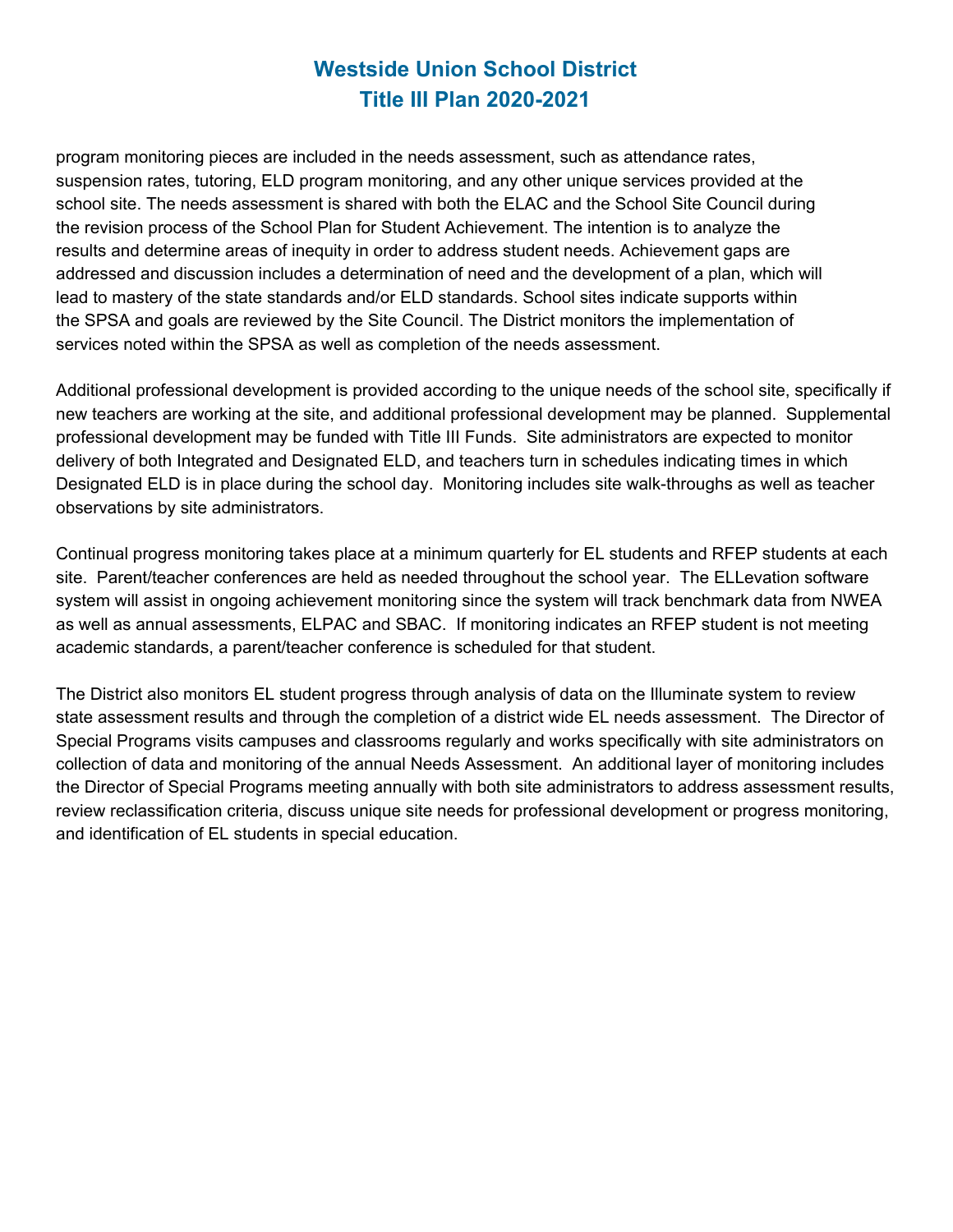#### **Westside Union School District Comprehensive Needs Assessment and Progress Monitoring for English Learners Fall 2020**

| <b>Data Sources</b><br><b>Activities/Services</b><br><b>Reviewed</b> | <b>Findings</b>                                                                                                                                                                                                                                 | <b>Possible Reason for Finding</b>                                                                                                                                                                                                                                                                                                                                                                                                                                                                                                                                                                                                                                                                                                                                                                                                                                                                                                                                                                                                                                                                                                                                                    | <b>Need Based on Finding (Now</b><br>What?)                                                                                                                                                                                                                                                                                                                                                                                                                                                                                                                                                                                                                                                                                           |
|----------------------------------------------------------------------|-------------------------------------------------------------------------------------------------------------------------------------------------------------------------------------------------------------------------------------------------|---------------------------------------------------------------------------------------------------------------------------------------------------------------------------------------------------------------------------------------------------------------------------------------------------------------------------------------------------------------------------------------------------------------------------------------------------------------------------------------------------------------------------------------------------------------------------------------------------------------------------------------------------------------------------------------------------------------------------------------------------------------------------------------------------------------------------------------------------------------------------------------------------------------------------------------------------------------------------------------------------------------------------------------------------------------------------------------------------------------------------------------------------------------------------------------|---------------------------------------------------------------------------------------------------------------------------------------------------------------------------------------------------------------------------------------------------------------------------------------------------------------------------------------------------------------------------------------------------------------------------------------------------------------------------------------------------------------------------------------------------------------------------------------------------------------------------------------------------------------------------------------------------------------------------------------|
|                                                                      | <b>Guiding Questions:</b><br>What are the general findings?<br>What trends are observed over time in the<br>data?<br>What claims are areas of concern?<br>Is performance consistent across grade<br>levels?<br>Where is the greatest disparity? | <b>Guiding Questions:</b><br>What are possible causes for the current levels of performance?<br>What is responsible for the current state?<br>Is the instruction in the core program implementing all resources available<br>through the core program?<br>Are students w honeed additional support being offered support and taking<br>advantage of it?<br>How do we use our collaborative planning time in addressing on-going student<br>assessment results? Do we honestly adjust our instruction when the results are<br>w eak?<br>Does the Master Schedule allow for maximum use of interventions?<br>Opportunities?<br>Are staff members implementing what is learned?<br>When and how does staff examine performance data?<br>How are EL students monitored?<br>How is ELD monitored?<br>Is the instructional day organized to offer ELs access to ELD and core?<br>What are possible causes for reclassification patterns?<br>How is personnel assigned to support at-risk students?<br>Do all at-risk students have access to interventions?<br>Do at-risk students have access to effective and experienced teachers?<br>Do all at-risk students have access to technology? | Create a Need Statement:<br>Needs are expressed as the intended state.<br>Need statements synthesize the findings and<br>possible causes. Need statements are not<br>listed as problems.<br>There is a need to $\dots$<br>Students need opportunities to<br>Students need explicit instruction on<br>Add what evidence would you look for to<br>show progress?<br>What is the expected progress for students?<br>How will progress be measured?<br><b>Guiding Questions:</b><br>Is the need expressed as the intended state?<br>Is the need stated as a problem or a need?<br>Does the need statement synthesize<br>information gained from the evidence and the<br>discussion about cause?<br>Does the need statement direct action? |
| <b>English Learners</b>                                              | <b>Findings</b>                                                                                                                                                                                                                                 | <b>Possible Reason for Finding</b>                                                                                                                                                                                                                                                                                                                                                                                                                                                                                                                                                                                                                                                                                                                                                                                                                                                                                                                                                                                                                                                                                                                                                    | <b>Need Based on Finding (Now</b><br>What?)                                                                                                                                                                                                                                                                                                                                                                                                                                                                                                                                                                                                                                                                                           |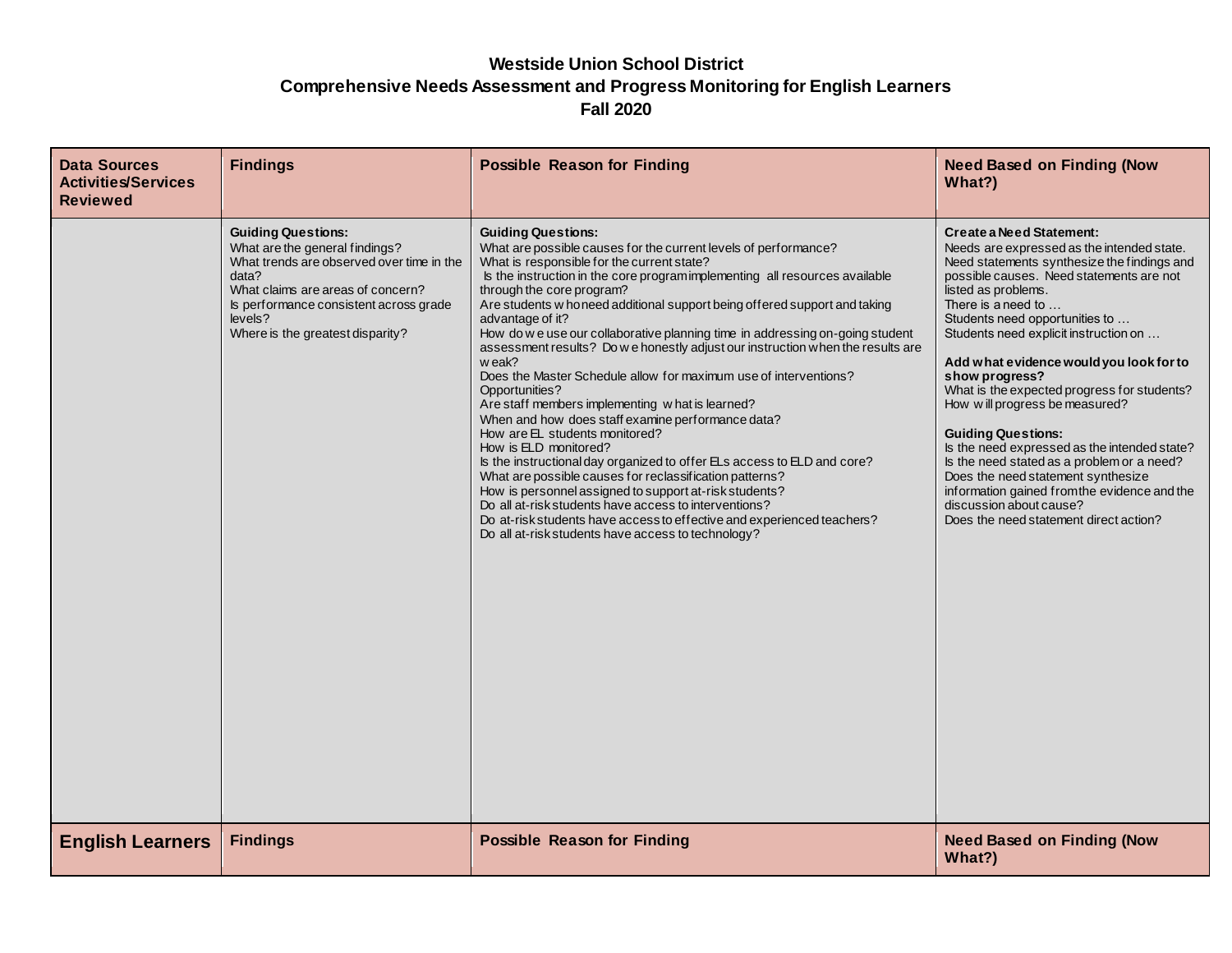| Dashboard (SBAC)<br>3rd through 8th<br>grade.                                | <b>English Learner Progress</b><br><b>Compared to All Students</b><br>Dashboard (2019)<br><b>ELA</b><br>Math<br>All<br>Yellow<br><b>Students</b><br>Green<br><b>Distance</b><br>4.3<br>36.8<br>From<br>Standard<br><b>EL Students</b><br>Orange<br>Orange<br><b>EL Students</b><br>101.9<br>84.3<br>below<br>below<br><b>Distance</b><br>13.2<br>6.6<br>From<br>Standard<br>Increased<br>Increased<br>Reclassified<br>36.8 below<br>.08 <sub>0</sub><br><b>Students</b><br>standard<br>above<br>standard<br><b>Distance</b><br>8.1<br>8<br>From<br>Increased<br><b>Standard</b><br>Increased<br>2.5<br>English<br>35.1<br>below<br>below<br>Only<br><b>Distance</b><br>standard<br>standard<br>2.7<br>4.1<br>From<br>Maintained<br>Increased<br>Standard | Data is taken from the 2019 Dashboard, which<br>includes the ELPAC and SBAC from the spring of<br>2019. Due to the 2020 cancellation of the<br>Summative ELPAC and SBAC, data is unavailable.<br>EL students are performing significantly below<br>$\bullet$<br>standard in both math and ELA. Is academic and<br>content language contributing to the data in math?<br>Reclassified students are performing just above<br>standard, indicating that reclassification criteria is<br>appropriate.<br>For the 2020-2021 school year NWEA scores will<br>be reviewed for progress monitoring and<br>reclassification.<br>Possibly review intentional strategies in place that<br>lead to increased engagement for EL students.<br>This data may be pulled from observation using the<br>EL Shadowing Tool. | There is a need to<br>observe EL students in<br>content areas to<br>determine if EL students<br>are using all language<br>domains to increase<br>language acquisition and<br>academic achievement.<br>Training for EL<br>Shadowing is provided for<br>JW, DS, and SD in the fall<br>of 2020. Data for EL<br>Shadowing will be<br>reviewed in 2020-2021.<br>There is a need to review<br>$\bullet$<br>NWEA scores to monitor<br>student progress since the<br>annual assessment,<br>SBAC, will not be<br>available. |
|------------------------------------------------------------------------------|----------------------------------------------------------------------------------------------------------------------------------------------------------------------------------------------------------------------------------------------------------------------------------------------------------------------------------------------------------------------------------------------------------------------------------------------------------------------------------------------------------------------------------------------------------------------------------------------------------------------------------------------------------------------------------------------------------------------------------------------------------|----------------------------------------------------------------------------------------------------------------------------------------------------------------------------------------------------------------------------------------------------------------------------------------------------------------------------------------------------------------------------------------------------------------------------------------------------------------------------------------------------------------------------------------------------------------------------------------------------------------------------------------------------------------------------------------------------------------------------------------------------------------------------------------------------------|--------------------------------------------------------------------------------------------------------------------------------------------------------------------------------------------------------------------------------------------------------------------------------------------------------------------------------------------------------------------------------------------------------------------------------------------------------------------------------------------------------------------|
| Progress on<br><b>Summative ELPAC</b><br>(ELPI Score from<br>2019 Dashboard) | <b>English Learner Progress</b><br><b>Indicator (ELPI) by site</b><br>(2019)<br>AH: 52.8% High<br>CW: 48.6% Medium<br>DS: 41.9% Low<br>EZ: 35.9% Low<br>GAA: 57.1% High<br>HV: 45.2% Medium<br>JW: 28.1% Very Low<br>LV: Less than 11 students<br>QH: 34% Very Low<br>RV: 45.9% Medium<br>SD: 17.9% Very Low<br>VV: 41.4% Low                                                                                                                                                                                                                                                                                                                                                                                                                            | Differences in ELPI scores of 40 percentage points<br>$\bullet$<br>from highest to lowest scoring site.<br>What strategies are in place at GAA, AH, and CW<br>that have led to a higher ELPI score?<br>What supplemental interventions are in place at<br>GAA, AH, and CW?<br>6 schools scoring at low or very low<br>ELPI scores will not be available for 2020<br>Is there a process to analyze data to provide<br>ongoing timely feedback in order to make<br>adjustments to timely academic interventions?<br>The district ELPI score is at low. ELPAC progress<br>across the district is not consistent.                                                                                                                                                                                            | There is a need for a<br>$\bullet$<br>more consistent software<br>program to assist with<br>data collection and<br>ongoing progress<br>monitoring in order to<br>provide timely<br>interventions and support<br>for students. The<br><b>ELLevation software</b><br>program will be used.<br>Professional development<br>will be provided to sites to<br>support progress<br>monitoring and<br>intervention support.<br>There is a need for                                                                         |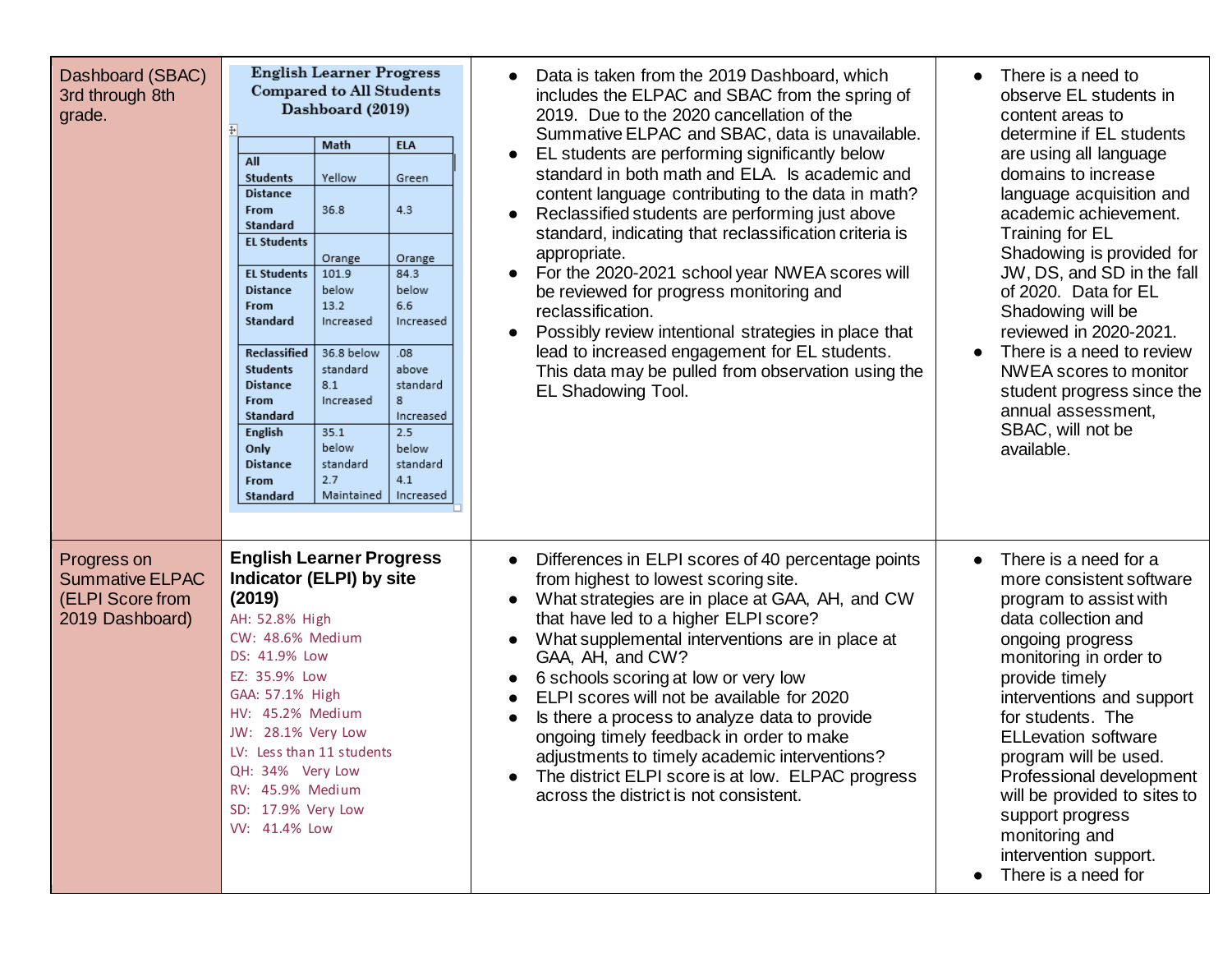|                                                   | <b>English Learner Progress</b><br>Indicator (ELPI) District:<br>$39.8\%$ (Low)<br>Progress towards English language<br>proficiency is calculated from EL<br>student data over two consecutive<br>years. Very Low considered red on<br>Dashboard |                                                                                                                                                                                                                                                                                                                                                          | increased system<br>development at school<br>sites to use the<br>continuous growth model<br>through MTSS and data<br>teams to increase<br>consistent intervention<br>programs.                                                                                                                                                 |
|---------------------------------------------------|--------------------------------------------------------------------------------------------------------------------------------------------------------------------------------------------------------------------------------------------------|----------------------------------------------------------------------------------------------------------------------------------------------------------------------------------------------------------------------------------------------------------------------------------------------------------------------------------------------------------|--------------------------------------------------------------------------------------------------------------------------------------------------------------------------------------------------------------------------------------------------------------------------------------------------------------------------------|
| <b>EL Students in</b><br><b>Special Education</b> | As of 10/16/2020 565 EL<br>students. TBD students are not<br>in this count.<br>107 EL students have a primary<br>disability.                                                                                                                     | On an annual basis, how many EL students are<br>qualifying for special education?<br>Is additional professional development needed to<br>identify the difference between a language<br>acquisition issue and a disability?<br>What early interventions are in place across the<br>district for EL students prior to assessment for<br>special education? | There is a need for<br>additional professional<br>development for all<br>certificated special<br>education teachers to<br>address assessment,<br>qualifying, and<br>reclassification of special<br>education students.<br>There is a need to survey<br>early interventions used at<br>each school site prior to<br>assessment. |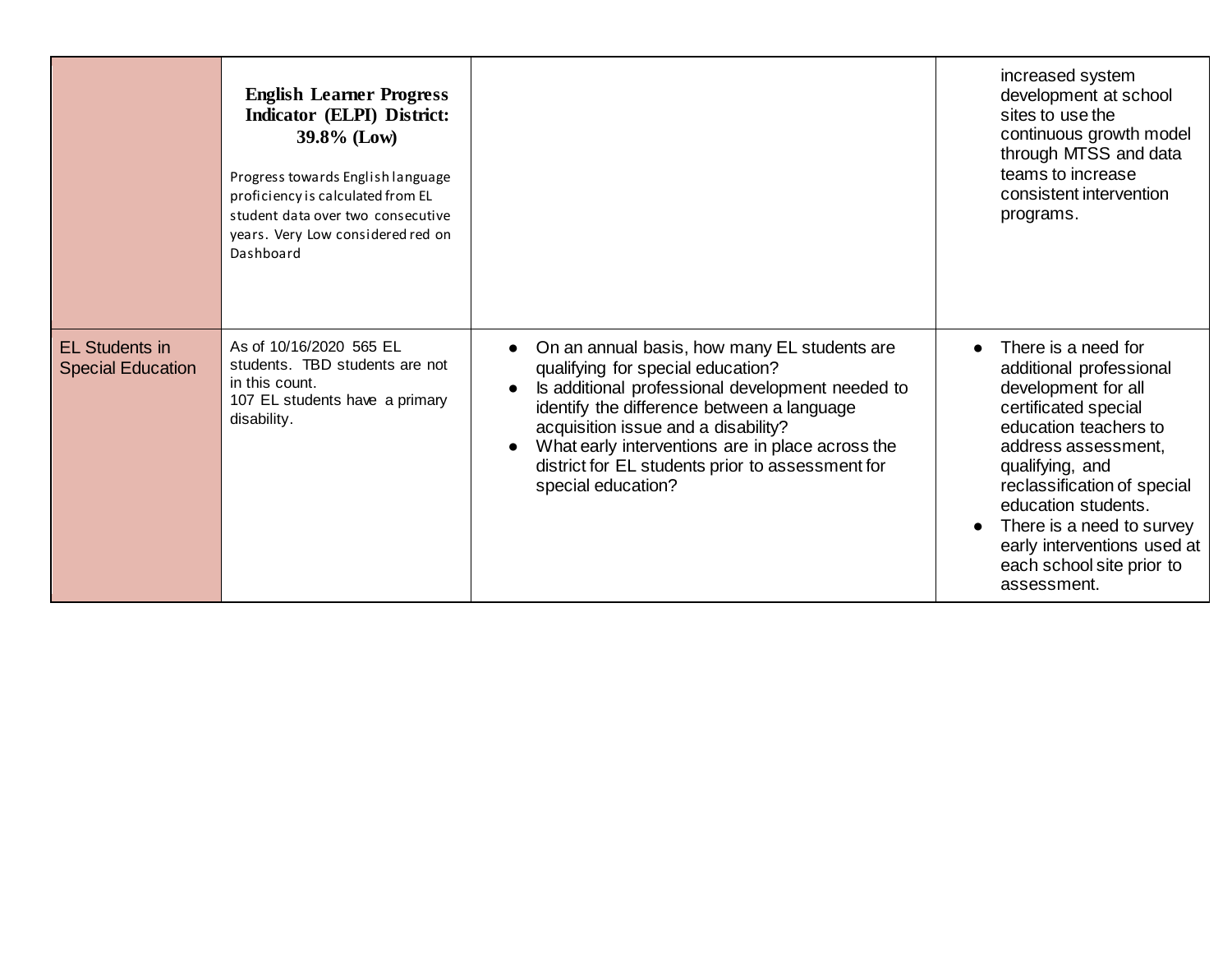| Number of EL |
|--------------|
| students     |
| reclassified |

| <b>Reclassification Rates</b>                                                                                                                              |                  |                  |       |  |
|------------------------------------------------------------------------------------------------------------------------------------------------------------|------------------|------------------|-------|--|
| District wide (2018-                                                                                                                                       |                  |                  |       |  |
|                                                                                                                                                            |                  | 2019): 120 17.8% |       |  |
|                                                                                                                                                            | AH               | 18               | 25.7% |  |
|                                                                                                                                                            | <b>CW</b>        | 14               | 19.4% |  |
|                                                                                                                                                            | DS               | 8                | 19.5% |  |
|                                                                                                                                                            | EZ               | 18               | 14.8% |  |
|                                                                                                                                                            | GA               | 10               | 25.6% |  |
|                                                                                                                                                            | HV               | 8                | 26.7% |  |
|                                                                                                                                                            | JW               | 7                | 25.0% |  |
|                                                                                                                                                            | LV               | 0                | 0%    |  |
|                                                                                                                                                            | QН               | 12               | 18.2% |  |
|                                                                                                                                                            | <b>RV</b>        | 9                | 15.8% |  |
|                                                                                                                                                            | SD               | 7                | 9.9%  |  |
|                                                                                                                                                            | ٧V               | 9                | 11.5% |  |
| <b>Reclassification Rates</b><br>Districtwide (2019-2020)<br>AH - 9 (14.5%)<br>$CW - 14 (23.3%)$<br>$DS - 2(5.3%)$<br>$EZ - 28(22.4%)$<br>$GA - 10(23.8%)$ |                  |                  |       |  |
| $HV - 14(36.8%)$                                                                                                                                           |                  |                  |       |  |
| $JW - 4(11.1\%)$                                                                                                                                           |                  |                  |       |  |
| $LV - 1 (33.3%)$                                                                                                                                           |                  |                  |       |  |
| QH - 8 (11.6 %)                                                                                                                                            |                  |                  |       |  |
|                                                                                                                                                            | $RV - 7(12.1%)$  |                  |       |  |
|                                                                                                                                                            | SD - 8 ( 13.1 %) |                  |       |  |

VV - 9 ( 12.0 %)

- Approximately 50% of students completed the ELPAC in the spring of 2020 prior to school closures. Reclassification rates for 2020-2021 will be impacted. The optional Summative ELPAC was made available in the fall of 2020 for students that did not complete the Summative ELPAC in the spring and are close to reclassification. Approximately 40 students are taking the Summative ELPAC prior to October 30.
- The district reclassification rate is consistent.18.19 reclassification = 120 and 19.20 reclassification = 114
- Percentage rates vary according to total number of EL students at school sites. The district total number of EL students is more consistent at approximately 620 EL students each year.
- There is a need for a software program to assist with ongoing progress monitoring so reclassification occurs in a more timely manner.
- There is a need to analyze the data for EL students in special education in order to assist school sites with alternate reclassification procedures for students in special education.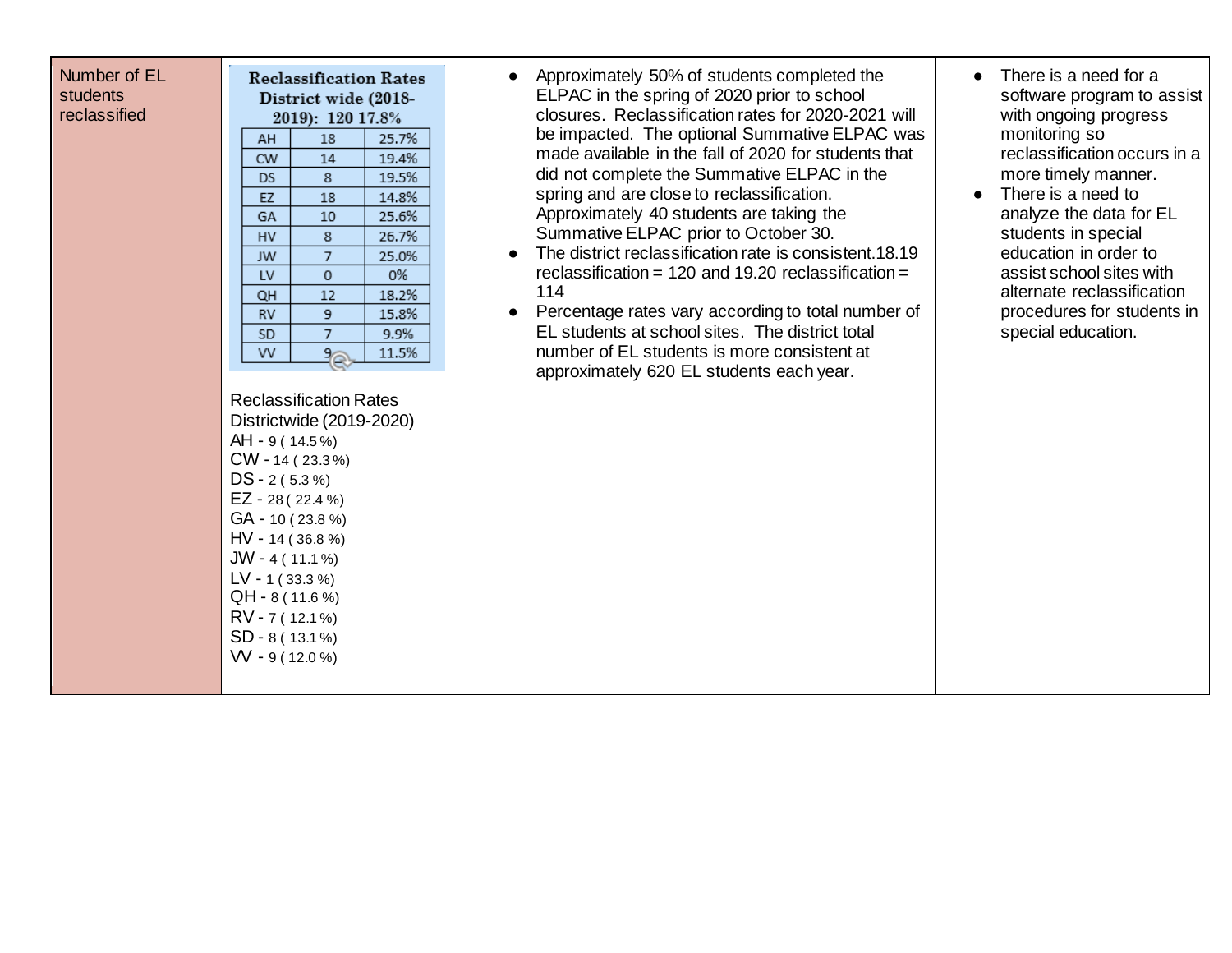| <b>ELPAC</b><br><b>Participation Rate</b><br>(ELPAC 2019)                         | <b>ELPAC Participation</b><br>Rate (ELPAC 2019)<br>District: 99%<br>AH:<br>CW:<br>DS:<br>95%<br>98%<br>98%<br>HV:<br>EZ:<br>GA:<br>100%<br>100%<br>95%<br>LV:<br>QH:<br>JW:<br>95%<br>100%<br>98%<br>SD:<br>VV:<br>RV:<br>98%<br>100%<br>100%<br>All EL students must take the<br>ELPAC annually until they are<br>reclassified.       | Approximately 50% of EL students completed the<br>ELPAC prior to school closures in March 2020.<br>Data for ELPAC in 2019 - All school sites at or<br>above 95%.<br>Low EL numbers at some school sites with one EL<br>$\bullet$<br>student not taking the ELPAC can significantly<br>impact the participation rate at that site.                                                                                                                                                                    | There is a need to pull the<br>participation rate reports<br>during the testing window<br>to ensure that all EL<br>students are tested. This<br>may include<br>administrators pulling<br>those reports to assist<br>with completion rates.<br>There is a need to<br>increase communication<br>with enrollment as<br>students not taking the<br>ELPAC may have been<br>newly enrolled. This will<br>lead to a more efficient<br>accounting on students<br>needing to take the<br>ELPAC that enroll in the<br>middle of the testing<br>window. |
|-----------------------------------------------------------------------------------|----------------------------------------------------------------------------------------------------------------------------------------------------------------------------------------------------------------------------------------------------------------------------------------------------------------------------------------|------------------------------------------------------------------------------------------------------------------------------------------------------------------------------------------------------------------------------------------------------------------------------------------------------------------------------------------------------------------------------------------------------------------------------------------------------------------------------------------------------|----------------------------------------------------------------------------------------------------------------------------------------------------------------------------------------------------------------------------------------------------------------------------------------------------------------------------------------------------------------------------------------------------------------------------------------------------------------------------------------------------------------------------------------------|
| Professional<br>Development<br>including ELD both<br>integrated and<br>designated | PD held for new teachers<br>in the fall of 2020 included<br>ELD, ELD Standards, and<br>writing a language<br>objective.<br>PD, including Integrated<br>and Designated ELD<br>provided to all teachers in<br>the fall of 2020.<br>Ongoing PD at sites is in<br>place to support PD during<br>staff meetings and 90<br>minute workshops. | Monitoring of ELD occurs at the school sites by site<br>administrators.<br>Are EL students engaged in learning in all content<br>$\bullet$<br>areas? How can observations and teachers<br>measure engagement?<br>Do students have opportunities to use all language<br>domains during class lessons?<br>Are strategies provided in PD applied and reviewed<br>to become key site strategies?<br>How are data teams adding strategies that<br>$\bullet$<br>demonstrate increased student achievement? | There is a need for<br>increased professional<br>development for<br>administrators that would<br>assist with monitoring of<br>EL student engagement.<br>Three school sites are<br>currently participating in<br>EL Shadowing.<br>There is a need for PD<br>that will offer strategies to<br>increase EL student<br>engagement in all<br>language domains. Such<br>PD may include EL<br>Thinking Maps and or<br>Kagan strategies.                                                                                                             |
| <b>LTEL and at-Risk</b><br>of becoming LTEL                                       | 92 EL students at-risk of<br>becoming LTEL (4 to 5                                                                                                                                                                                                                                                                                     | LTEL students are in the 6th, 7th, and 8th grade.<br>Support classes are in place at HV and JW.                                                                                                                                                                                                                                                                                                                                                                                                      | There is a need for EL<br>Shadowing to be in place                                                                                                                                                                                                                                                                                                                                                                                                                                                                                           |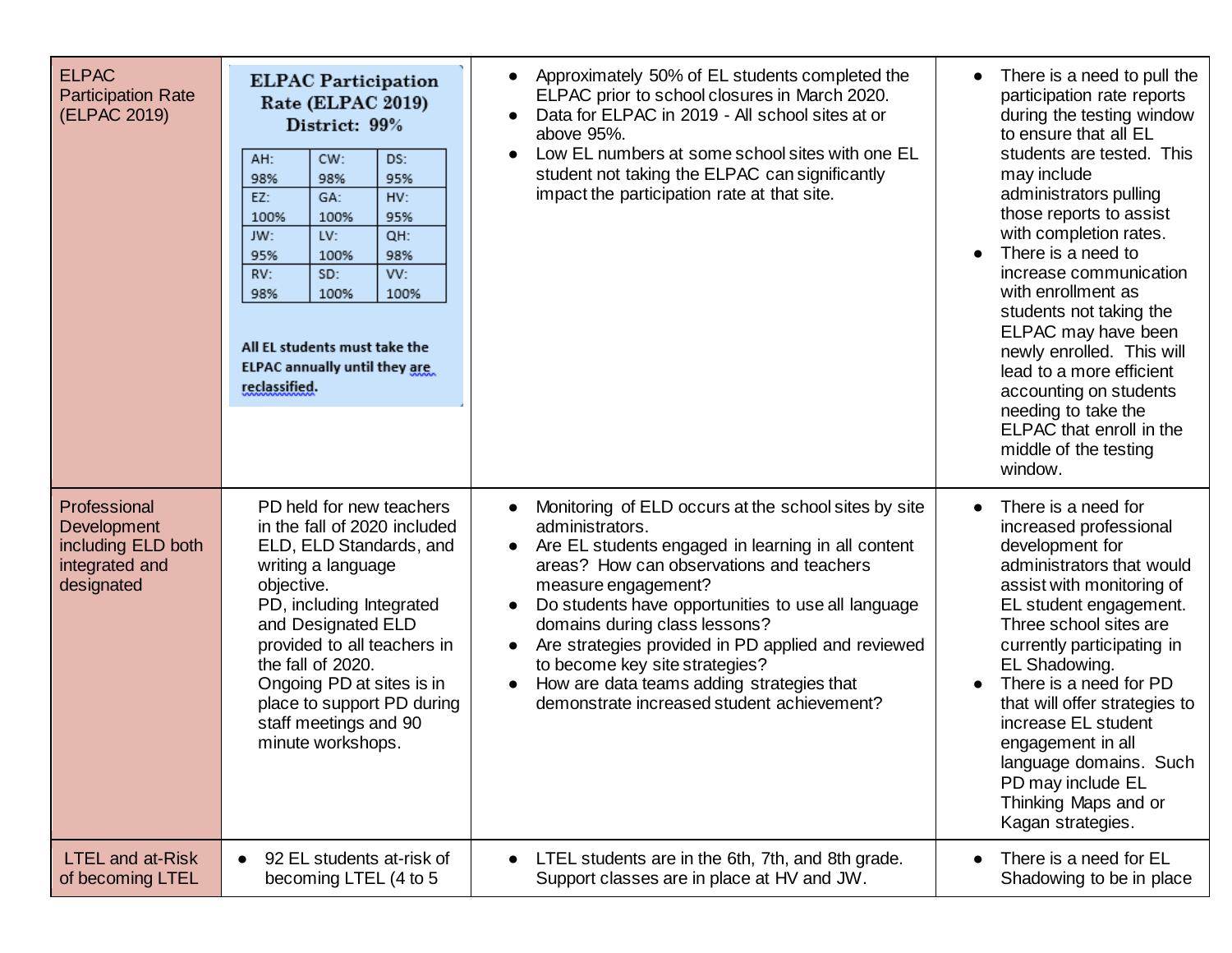| students (Dataquest<br>19.20                                                                          | years EL student)<br>66 EL students LTEL (6<br>$\bullet$<br>or more years as EL<br>student)                                                                                                                                                                                                                                                                                                                         |                                                                                                                                                                                                                                                                                                                                                                                                                                                                                                                                                                                                                                                                                                                                                                                                                                                                                                                                                                                                                                      | for LTEL students to<br>determine engagement<br>levels of students.                                                                                                                                                                                                                                                                                                                                 |
|-------------------------------------------------------------------------------------------------------|---------------------------------------------------------------------------------------------------------------------------------------------------------------------------------------------------------------------------------------------------------------------------------------------------------------------------------------------------------------------------------------------------------------------|--------------------------------------------------------------------------------------------------------------------------------------------------------------------------------------------------------------------------------------------------------------------------------------------------------------------------------------------------------------------------------------------------------------------------------------------------------------------------------------------------------------------------------------------------------------------------------------------------------------------------------------------------------------------------------------------------------------------------------------------------------------------------------------------------------------------------------------------------------------------------------------------------------------------------------------------------------------------------------------------------------------------------------------|-----------------------------------------------------------------------------------------------------------------------------------------------------------------------------------------------------------------------------------------------------------------------------------------------------------------------------------------------------------------------------------------------------|
| <b>Parent Outreach</b><br>and participation<br>which includes<br>literacy programs,<br>P/T conference | <b>Parent Engagement</b><br>*Parent/Teacher Conferences in the<br>fall and spring<br>*Participation of parents in the<br>English Literacy Classes<br>*Elementary sites continue to run<br>literacy groups for parents<br>*All schoolsites except LV run<br>ELAC meetings. A minimum of 5<br>DELAC meetings are held each year.<br>*Due to school closure, the<br>Empowering YOUth Family Festival<br>was cancelled. | Parent/Teacher conferences were held in 2019.<br>Formal Parent/Teacher conferences were<br>cancelled due to the adjustment in the school<br>calendar and the health crisis. Conferences are<br>held at each school site, but tracking of EL<br>conferences is not taking place in 2020.<br>Parent English Literacy classes continue for<br>approximately 50 parents across the district.<br>Parents are provided a Rosetta Stone license and<br>collaboration opportunities in groups. This program<br>is facilitated by a district bilingual assistant.<br>DELAC and ELAC meetings continue at each<br>school site. DELAC meetings typically include<br>approximately 45 attendees. Each site holds a<br>minimum of 4 ELAC meetings each year.<br>Site bilingual assistants continue to provide parent<br>outreach and literacy opportunities through<br>programs such as the Latino Literacy Program.<br>Each school site, excluding LV, has at least one<br>bilingual assistant supporting the EL program and<br>parent outreach. | Due to the turn-over of<br>site bilingual assistants,<br>there is a need for a<br>refresher training for<br>bilingual assistants to<br>return to the Latino<br>Literacy Program to<br>support reading fluency<br>and language<br>development.<br>Due to school closure and<br>distance learning, there is<br>a continued need for<br>parent training in<br>technology and the online<br>curriculum. |
| <b>Language Census</b><br>Dataquest 2020                                                              | Language Group Data<br>Spanish - 497 students<br>Arabic - 16<br>Vietnamese - 14<br>Armeanean - 18<br>Other - 15<br>Filipino - 13<br>Korean - 13<br>Mandarin - 16                                                                                                                                                                                                                                                    | The primary language of the majority of the EL<br>students in the district is Spanish. Translation<br>services, both informal and formal, are provided to<br>parents as needed.<br>All school sites continue to put in place systems to<br>provide information to parents in a language that is<br>understood.                                                                                                                                                                                                                                                                                                                                                                                                                                                                                                                                                                                                                                                                                                                       |                                                                                                                                                                                                                                                                                                                                                                                                     |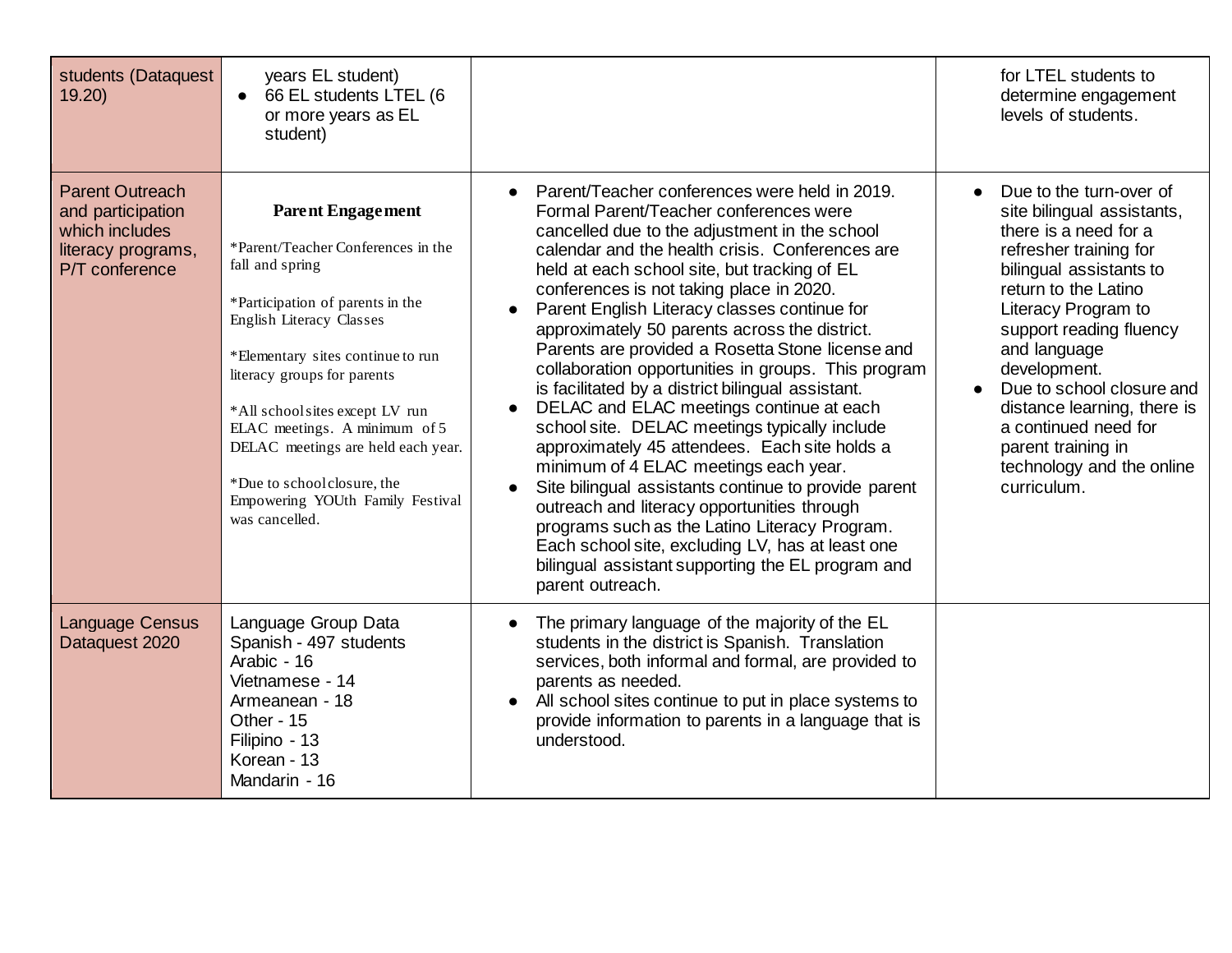| Change in<br>Reclassification<br>Criteria | *20-21 Change in one<br>reclassification criteria for EL<br>students due to the<br>cancellation of the SBAC.<br>*Students closest to<br>reclassification were offered<br>the opportunity to take the<br>2020 Summative ELPAC in<br>October if the student did not<br>take the assessment in the<br>spring due to school closure.<br>If these students score an<br>overall 4 on the ELPAC, they<br>may be eligible for<br>reclassification in 20.21. The<br>district will use the NWEA<br>scores in place of the SBAC.<br>The NWEA will take the place<br>of an assessment of<br>comparison performance in<br><b>Basic Skills.</b> | <b>Required Criteria</b><br>(California Education Code Section 313ffl)<br>English Language Proficiency Assessment<br><b>Teacher Evaluation</b><br><b>Parental Opinion and Consultation</b><br>Comparison of Performance in Basic Skills<br>The Smarter Balanced Assessment<br>(SBAC) is the assessment used as a<br>comparison of skill content. The 2020<br>SBAC was cancelled due to the health<br>crisis. Therefore, the NWEA assessment<br>scores will be used as a criteria for<br>reclassification for the 2020-2021 school<br>vear.<br>Supporting data, optional | Local Educational Agency (LEA) Criteria<br>ELPAC Overall Performance Level 4<br>Academic performance level on report card in ELA<br>at C or above standard or meets standard<br>Parental approval/consultation and signature<br>Fall<br>Winter<br>Grade<br><b>Spring</b><br>к<br>153<br>171<br>$\mathbf{1}$<br>166<br>$\overline{2}$<br>172<br>181<br>186<br>$\mathbf{3}$<br>187<br>194<br>197<br>$\overline{a}$<br>197<br>203<br>205<br>5<br>204<br>209<br>211<br>210<br>214<br>215<br>6<br>214<br>$\overline{7}$<br>217<br>218<br>218<br>221<br>222<br>Review of district writing benchmarks, common<br>assessments, and/or additional screeners | There is a need to use the<br>$\bullet$<br>NWEA scores in lieu of<br>the SBAC scores for<br>reclassification in the<br>20.21 school year.<br>Students are scheduled to<br>take the SBAC in the<br>spring of 2021, so the<br>assessment to measure<br>basic skills will change<br>back to the SBAC for<br>reclassification in 21.22.                                                                 |
|-------------------------------------------|-----------------------------------------------------------------------------------------------------------------------------------------------------------------------------------------------------------------------------------------------------------------------------------------------------------------------------------------------------------------------------------------------------------------------------------------------------------------------------------------------------------------------------------------------------------------------------------------------------------------------------------|-------------------------------------------------------------------------------------------------------------------------------------------------------------------------------------------------------------------------------------------------------------------------------------------------------------------------------------------------------------------------------------------------------------------------------------------------------------------------------------------------------------------------------------------------------------------------|----------------------------------------------------------------------------------------------------------------------------------------------------------------------------------------------------------------------------------------------------------------------------------------------------------------------------------------------------------------------------------------------------------------------------------------------------------------------------------------------------------------------------------------------------------------------------------------------------------------------------------------------------|-----------------------------------------------------------------------------------------------------------------------------------------------------------------------------------------------------------------------------------------------------------------------------------------------------------------------------------------------------------------------------------------------------|
| <b>Distance Learning</b>                  | *30 EL students receiving<br>hotsptos out of 258                                                                                                                                                                                                                                                                                                                                                                                                                                                                                                                                                                                  | Approximately 10% of EL students had a need for a<br>$\bullet$<br>district supplied hotspot.<br>Newcomers demonstrate an additional challenge to<br>participation and engagement in learning online<br>due to their lower English proficiency level.<br>EL students with lower proficiency English levels<br>have a need for additional supplies to learn<br>foundational English skills. Bilingual assistants<br>continue to support students through additional<br>intervention times during the school day.                                                          |                                                                                                                                                                                                                                                                                                                                                                                                                                                                                                                                                                                                                                                    | There is a need to provide<br>materials to staff and<br>students to boost<br>foundational language<br>learning, such as alphabet<br>flashcards, site word<br>flashcards, and<br>whiteboards.<br>There is a need for dual<br>language dictionaries and<br>flashcards for newcomers.<br>Specifically students that<br>are new to the country<br>with a primary language<br>with a different alphabet. |